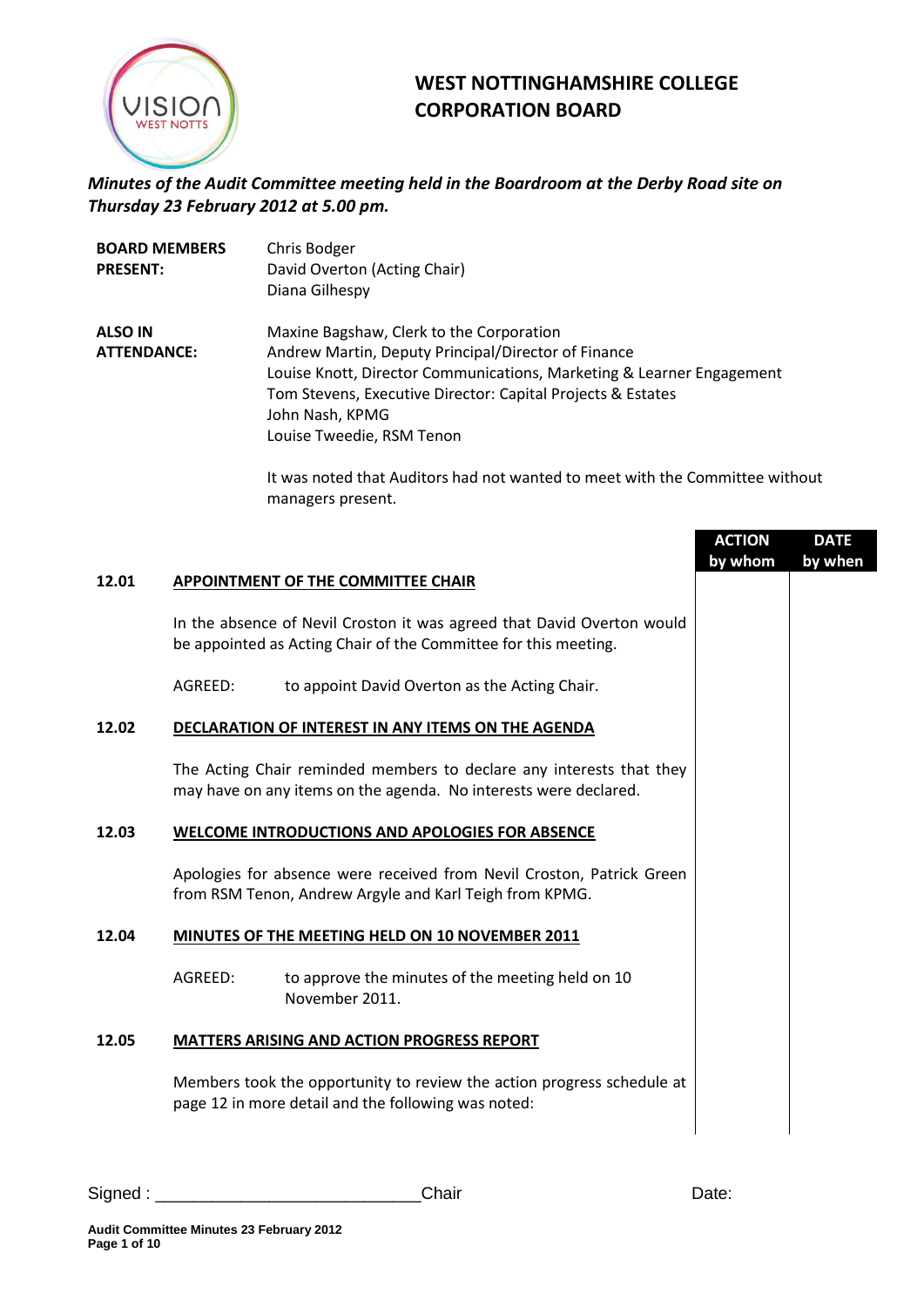|                                                         |                                                                                                                                                                                                                                                                                                                                                                                                                                                                                                                                                                                                                                                                                                                                                                                                                                                                                                                                                                                                                                                                                                                                                                                                                                                                                                                                                                                                                                                                                                                                                                                                                                                                         | <b>ACTION</b><br>by whom    | <b>DATE</b><br>by when |
|---------------------------------------------------------|-------------------------------------------------------------------------------------------------------------------------------------------------------------------------------------------------------------------------------------------------------------------------------------------------------------------------------------------------------------------------------------------------------------------------------------------------------------------------------------------------------------------------------------------------------------------------------------------------------------------------------------------------------------------------------------------------------------------------------------------------------------------------------------------------------------------------------------------------------------------------------------------------------------------------------------------------------------------------------------------------------------------------------------------------------------------------------------------------------------------------------------------------------------------------------------------------------------------------------------------------------------------------------------------------------------------------------------------------------------------------------------------------------------------------------------------------------------------------------------------------------------------------------------------------------------------------------------------------------------------------------------------------------------------------|-----------------------------|------------------------|
| ٠<br>$\bullet$                                          | Items 1, 2 and $7 -$ Auditor Training $-$ It was agreed that the Director<br>of Finance needed to arrange a specific agenda item to cover updated<br>training. It had been expected that full training on the new Joint<br>Audit Code of Practice would be provided, however, it does not now<br>look like this code will be implemented. It was agreed that the<br>Director of Finance would liaise with the Chair of the Committee and<br>the auditors to provide a training session on a topical issue.<br>Item 3 - KPMG are regularly providing sector updates and, indeed,<br>John Nash is attending today to further inform the Committee.<br>Item $4$ – ongoing.                                                                                                                                                                                                                                                                                                                                                                                                                                                                                                                                                                                                                                                                                                                                                                                                                                                                                                                                                                                                 | Dir Fin                     | March<br>2012          |
| $\bullet$<br>$\bullet$<br>٠<br>٠<br>$\bullet$<br>٠<br>٠ | Item $5 - it$ was acknowledged that benchmarking of Administration<br>and Central Service salaries is an ongoing review and, in fact, the<br>Director of Finance indicated that, if the College is looking more<br>seriously at efficiencies, then what is required is a different piece of<br>work. It was noted that another set of data was now due and that<br>what was noted on the progress schedule is, in fact, quite a historical<br>action point now. The Director of Finance indicated that, as a result<br>of internal and external audits, the College has now been able to<br>identify a number of areas to focus on regarding efficiencies. He<br>suggested that this action point had now been superceded and what<br>needed to be reviewed instead was value for money. It was agreed<br>to ask Internal Auditors to look at Value for Money and efficiencies<br>within Administration and Central Services as part of their next cycle<br>of audit.<br>Item 6 - Director of Finance is still to provide David Overton with a<br>copy of the ISA 240 Self Assessment document. He confirmed he<br>would do this as a matter of urgency.<br>Items 8 & 9 - completed.<br>Item $10$ – on the agenda.<br>Item $11$ - it was noted that the College is still in the process of<br>transferring examination entry data and, therefore, the introduction<br>of spot checks by the Examinations Team and an Internal Audit<br>review of Team Operations is ongoing.<br>Items 12 & 13 - completed.<br>Item 14 - Updated Redundancy Policy - the Clerk to the Corporation<br>confirmed that this is a scheduled agenda item for the April 2012<br>Board meeting. | Internal<br><b>Auditors</b> | 2012/13                |
| 12.06                                                   | <b>ILR AUDIT</b>                                                                                                                                                                                                                                                                                                                                                                                                                                                                                                                                                                                                                                                                                                                                                                                                                                                                                                                                                                                                                                                                                                                                                                                                                                                                                                                                                                                                                                                                                                                                                                                                                                                        |                             |                        |
|                                                         | The Director of Finance introduced this item and confirmed that a verbal<br>report had been given at the November 2011 meeting.<br>What is<br>presented today is a copy of the full written report. He reminded<br>Governors that, historically, colleges were subject to regular ILR audits,<br>but that it has been approximately 8 years since the College's own ILR has<br>been audited. He confirmed that there was a number of key issues<br>arising from the report which are being addressed:                                                                                                                                                                                                                                                                                                                                                                                                                                                                                                                                                                                                                                                                                                                                                                                                                                                                                                                                                                                                                                                                                                                                                                   |                             |                        |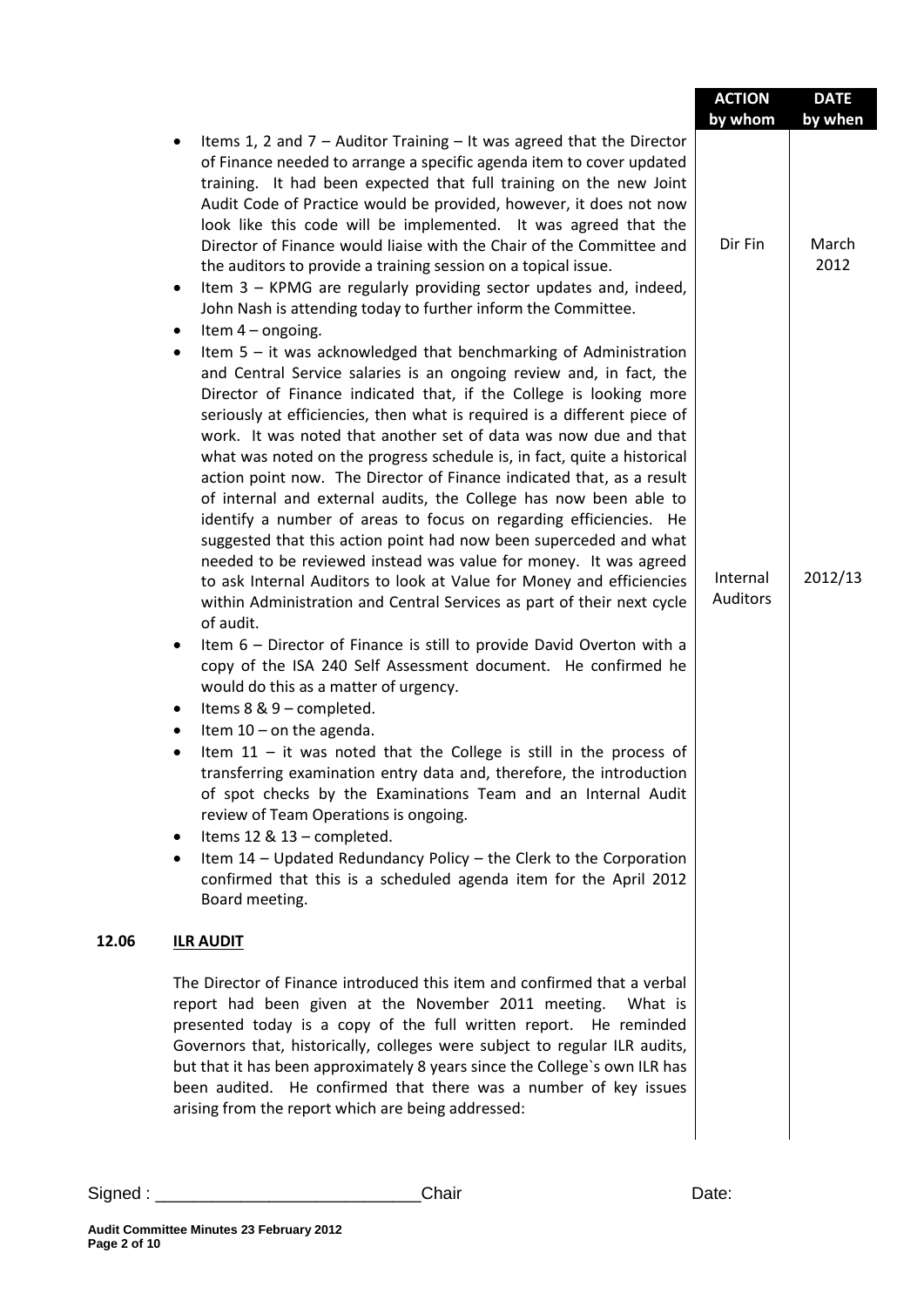|                                   |                                                                                                                                                   | <b>ACTION</b> | <b>DATE</b> |
|-----------------------------------|---------------------------------------------------------------------------------------------------------------------------------------------------|---------------|-------------|
|                                   |                                                                                                                                                   | by whom       | by when     |
|                                   | 1. Page 16 - recording of hours on unlisted courses. He confirmed that                                                                            |               |             |
|                                   | there are now more internal testing processes in place.                                                                                           |               |             |
|                                   | 2. Page 18 - inconsistencies in relation to the registers and the ILR                                                                             |               |             |
|                                   | dates. These have all been investigated through a sampling process                                                                                |               |             |
|                                   | and a compliance checklist process is now in place.                                                                                               |               |             |
|                                   | 3. Fee Remissions - fee remissions should only be entered into the ILR                                                                            |               |             |
|                                   | once the College has received the necessary evidence which meets                                                                                  |               |             |
|                                   | the criteria set out in the funding and audit guidance. Where level                                                                               |               |             |
|                                   | 2/3 entitlement is claimed, the College must ensure that a declaration<br>is completed against each learner and it is only to be used against the |               |             |
|                                   | first full level 2/3. In some cases, the necessary evidence was missing                                                                           |               |             |
|                                   | and is a matter of compliance that has now been addressed.                                                                                        |               |             |
|                                   | 4. Page 19 - learner agreements. A lack of signature in some areas, this                                                                          |               |             |
|                                   | has now been addressed. New forms only require one signature.                                                                                     |               |             |
|                                   | Further checks have now been put in place.                                                                                                        |               |             |
|                                   | Page 22 - Accuracy of Data (date of birth on the ILR did not agree<br>5.                                                                          |               |             |
|                                   | with that on the enrolment documentation) this is as a result of                                                                                  |               |             |
|                                   | human error. The College has put in place further sampling tests.                                                                                 |               |             |
|                                   | 6. Page 23 - Submission of the ILR and codes used - this has highlighted                                                                          |               |             |
|                                   | the potential for duplicate funding. Again, sampling tests are now in                                                                             |               |             |
|                                   | place.                                                                                                                                            |               |             |
|                                   |                                                                                                                                                   |               |             |
|                                   | Members were reminded that an unqualified opinion was given, this in                                                                              |               |             |
|                                   | essence means that although errors and anomalies were found (which is                                                                             |               |             |
|                                   | not unusual) they were not of a magnitude so as to cause undue concern                                                                            |               |             |
|                                   | to the auditors. Members' attention was drawn to pages 25 and 26,                                                                                 |               |             |
|                                   | which details the impact of the adjustments. The Director of Finance                                                                              |               |             |
|                                   | confirmed that all actions to minimise and mitigate the likely future<br>occurrence of such errors have been put in place and that the feedback   |               |             |
|                                   | from auditors following inspection was a reasonably positive one and a                                                                            |               |             |
|                                   | clean audit opinion given.                                                                                                                        |               |             |
|                                   |                                                                                                                                                   |               |             |
|                                   | Members went on to discuss the size of the sample tested and were                                                                                 |               |             |
|                                   | advised that approximately 160 learners out of 3600 were reviewed. It                                                                             |               |             |
|                                   | was confirmed that the sample size was set by the SFA and is determined                                                                           |               |             |
|                                   | by the size of the organisation. It was acknowledged that this is a                                                                               |               |             |
|                                   | relatively small sample size and that the results, if extrapolated, could                                                                         |               |             |
|                                   | identify potentially significant problems. The Director of Finance assured                                                                        |               |             |
|                                   | members that the errors found had been subject to further external and                                                                            |               |             |
|                                   | internal sampling and that the College was happy that there was no                                                                                |               |             |
|                                   | evidence of significant systematic errors. The Director of Finance                                                                                |               |             |
|                                   | indicated that the one process that he has identified as needing further                                                                          |               |             |
|                                   | review is the fee remission process. This is key process to get this right as                                                                     |               |             |
|                                   | it impacts upon funding.                                                                                                                          |               |             |
|                                   | He confirmed that the College had undertaken retests in the areas                                                                                 |               |             |
|                                   | identified and auditors had been satisfied that there were no systematic                                                                          |               |             |
|                                   | errors and therefore did not provide a qualified opinion.                                                                                         |               |             |
|                                   |                                                                                                                                                   |               |             |
|                                   |                                                                                                                                                   |               |             |
| Signed : $\overline{\phantom{a}}$ | Chair                                                                                                                                             | Date:         |             |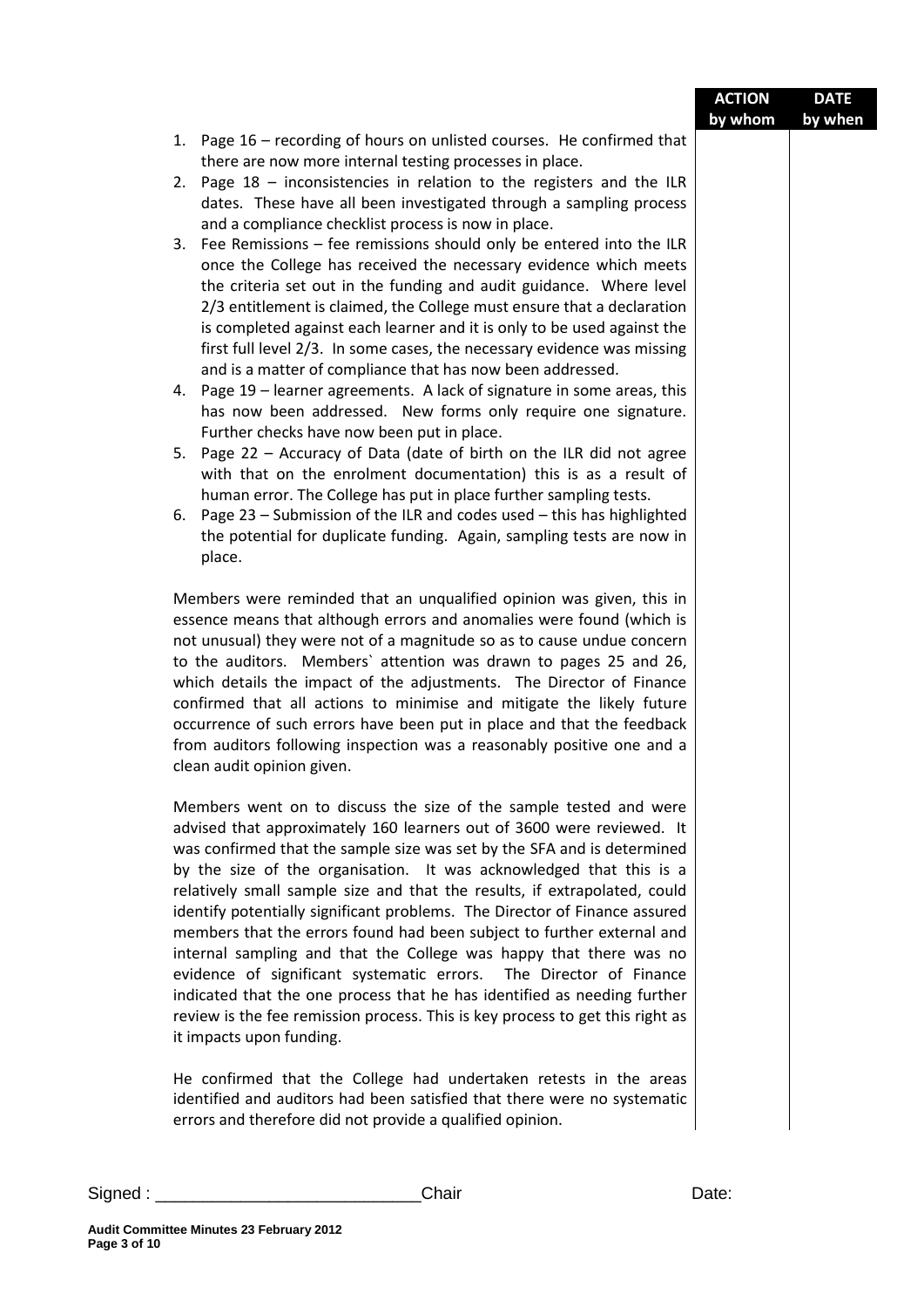|       |                         |                                                                                                                                                                                                                                                                                                                                                                                                                                                                                                                                                                             | <b>ACTION</b><br>by whom | <b>DATE</b><br>by when |
|-------|-------------------------|-----------------------------------------------------------------------------------------------------------------------------------------------------------------------------------------------------------------------------------------------------------------------------------------------------------------------------------------------------------------------------------------------------------------------------------------------------------------------------------------------------------------------------------------------------------------------------|--------------------------|------------------------|
|       |                         | In relation to data capture, the Director of Finance confirmed that a very<br>challenging area is in relation to ESOL provision and that this is an issue of<br>how to accurately record student attendance. It is not believed that the<br>errors and statistics show a failure to deliver to the guided learning hours.                                                                                                                                                                                                                                                   |                          |                        |
|       | AGREED:                 | to note the ILR Audit and the Management<br>Response & Action Plan.                                                                                                                                                                                                                                                                                                                                                                                                                                                                                                         |                          |                        |
| 12.07 | <b>INTERNAL AUDIT</b>   |                                                                                                                                                                                                                                                                                                                                                                                                                                                                                                                                                                             |                          |                        |
|       | 1. Progress Report      |                                                                                                                                                                                                                                                                                                                                                                                                                                                                                                                                                                             |                          |                        |
|       |                         | Internal Auditors introduced this item and drew members' attention to<br>page 29. They confirmed that, in line with expectations, they have issued<br>two final reports since the last Audit Committee meeting:                                                                                                                                                                                                                                                                                                                                                             |                          |                        |
|       | Safety Plus.            | a) Governance Workflow Management, and<br>b) Risk Management Arrangements for Vision Apprentices, Skilldrive and                                                                                                                                                                                                                                                                                                                                                                                                                                                            |                          |                        |
|       |                         | A draft report in relation to IT security has been sent to College and this<br>will be finalised and reported to the Committee at the next meeting. The<br>team are due back on site next week to complete a review in relation to<br>Capital Projects and Recruitment and Retention. Members were advised<br>that, so far as scheduled activity was required, all was on track.                                                                                                                                                                                            |                          |                        |
|       |                         | Members reviewed the assurance levels detailed on page 31. Internal<br>Auditors confirmed that there was nothing within the audits carried out<br>to date which would cause them concern or lead them to believe that an<br>unqualified opinion would be given. It was confirmed that an amber<br>judgement was still a 'sound' opinion.                                                                                                                                                                                                                                    |                          |                        |
|       | was particularly noted: | Members' attention was drawn to the client briefings, and the following                                                                                                                                                                                                                                                                                                                                                                                                                                                                                                     |                          |                        |
|       | $\bullet$               | Page 33 - new freedoms, new opportunities, new risks - like<br>everyone else in the FE Sector, auditors have been watching<br>developments and the new freedoms and flexibilities being given to<br>the sector. As one question noted during a breakout session at the<br>recent AoC Conference, these new freedoms may also invoke the law<br>of unintended consequences.<br>Page $34$ – there will be a requirement to have in place professional<br>indemnity insurance for Governors, it was noted that the Governing<br>Body already has in place liability insurance. |                          |                        |
|       | $\bullet$               | Page $35$ – Joint Audit Code of Practice – it is now unlikely to ever<br>materialise, however, separately the SFA, YPLA and others will be<br>looking at the overall audit and assurance needs of the sector. The<br>College will probably see significant relaxing of the rules in line with                                                                                                                                                                                                                                                                               |                          |                        |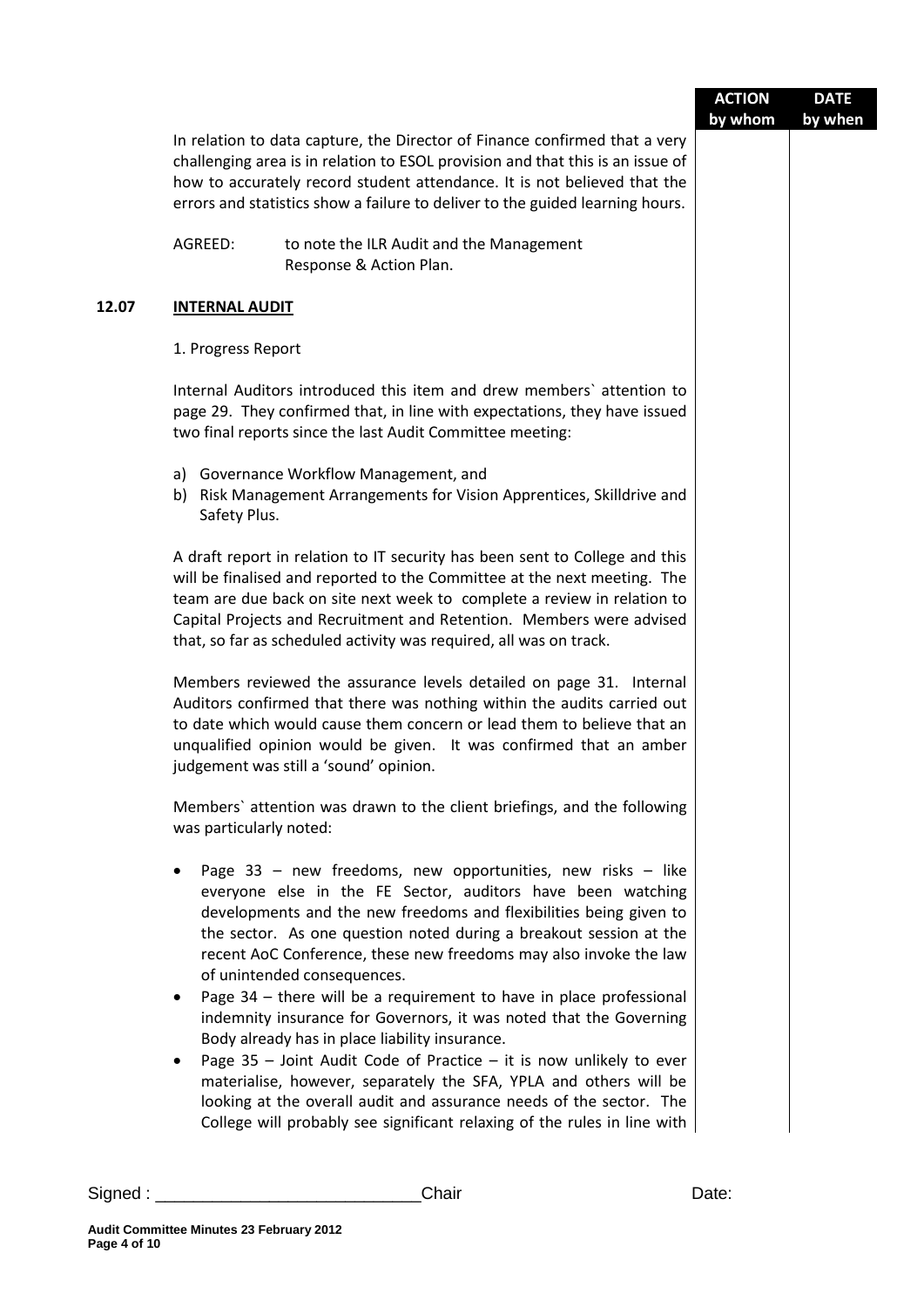|          |                                                                                                                                                                                                                                                                                                                                                                                                                                                                                                                                                                                                                                                                                                                                                                                                                                                                                                                                                                                                                                                                                                                                                                                                                                                                                                                                                                                                                                                                                                                                                                                                                                                                                             | <b>ACTION</b><br>by whom | <b>DATE</b><br>by when |
|----------|---------------------------------------------------------------------------------------------------------------------------------------------------------------------------------------------------------------------------------------------------------------------------------------------------------------------------------------------------------------------------------------------------------------------------------------------------------------------------------------------------------------------------------------------------------------------------------------------------------------------------------------------------------------------------------------------------------------------------------------------------------------------------------------------------------------------------------------------------------------------------------------------------------------------------------------------------------------------------------------------------------------------------------------------------------------------------------------------------------------------------------------------------------------------------------------------------------------------------------------------------------------------------------------------------------------------------------------------------------------------------------------------------------------------------------------------------------------------------------------------------------------------------------------------------------------------------------------------------------------------------------------------------------------------------------------------|--------------------------|------------------------|
|          | all the other new freedoms and flexibilities being passed across the<br>sector. Overall, these new freedoms will provide both opportunity<br>and risk to colleges. The clear view from BIS and other sector bodies<br>is that lessons from other past failings have been learnt, and that they<br>do not expect a repeat of the infamous problems of the past. She<br>confirmed that there should be further clarity regarding this position<br>at the June meeting, but that what is expected is greater flexibility for<br>colleges to decide on the programme of audit. All members felt that<br>the role of the Internal Auditors was not an external burden, and was<br>a positive tool for improvement and that, as a consequence, it would<br>not be the case that this Committee would be recommending that no<br>Internal Audit be undertaken.<br>Page 36 - Training Course Scams.<br>٠<br>Page 37 - Safeguarding and Further Education Colleges - it was noted<br>٠<br>that safeguarding has now been removed as an Ofsted limiting grade,<br>but that most colleges have this area so embedded within their<br>systems and processes that, without specifically labelling it as such,<br>safeguarding will remain a consideration.<br>Page $41$ – Bursary Fund Alert – increased use and application to<br>$\bullet$<br>bursary funds because of the withdrawal of EMA means the need to<br>introduce a robust system.<br>Page 43 - E-Update Register of Training Organisations - the Director of<br>٠<br>Finance confirmed that the College has completed the online<br>registration required, and has also supported two of its partners to<br>achieve status on the register. |                          |                        |
|          | AGREED:<br>to note the Progress Update provided.                                                                                                                                                                                                                                                                                                                                                                                                                                                                                                                                                                                                                                                                                                                                                                                                                                                                                                                                                                                                                                                                                                                                                                                                                                                                                                                                                                                                                                                                                                                                                                                                                                            |                          |                        |
|          | 2. Risk Management                                                                                                                                                                                                                                                                                                                                                                                                                                                                                                                                                                                                                                                                                                                                                                                                                                                                                                                                                                                                                                                                                                                                                                                                                                                                                                                                                                                                                                                                                                                                                                                                                                                                          |                          |                        |
|          | Internal Auditors introduced this item and confirmed that their review<br>had shown an amber/red finding. This means that there is still some<br>work to be done in this area. Members' attention was drawn to pages 50<br>and 55, where five medium and four low recommendations were noted.<br>Internal Auditors confirmed that the overall College system is very robust<br>and there is simply a need to improve the processes in place for<br>subsidiary companies to ensure that these are brought up to similar<br>standards.                                                                                                                                                                                                                                                                                                                                                                                                                                                                                                                                                                                                                                                                                                                                                                                                                                                                                                                                                                                                                                                                                                                                                        |                          |                        |
|          | Members' attention was drawn to page 48 and the conclusions, and<br>particularly noted were the bullet points in relation to application of a<br>compliance and control framework.                                                                                                                                                                                                                                                                                                                                                                                                                                                                                                                                                                                                                                                                                                                                                                                                                                                                                                                                                                                                                                                                                                                                                                                                                                                                                                                                                                                                                                                                                                          |                          |                        |
|          | Members reviewed the points raised and were satisfied that what was<br>identified were recommendations to bring about consistency of<br>application of risk management processes, rather than a lack of<br>consideration of risk at subsidiary company level.                                                                                                                                                                                                                                                                                                                                                                                                                                                                                                                                                                                                                                                                                                                                                                                                                                                                                                                                                                                                                                                                                                                                                                                                                                                                                                                                                                                                                               |                          |                        |
| Signed : | Chair                                                                                                                                                                                                                                                                                                                                                                                                                                                                                                                                                                                                                                                                                                                                                                                                                                                                                                                                                                                                                                                                                                                                                                                                                                                                                                                                                                                                                                                                                                                                                                                                                                                                                       | Date:                    |                        |

i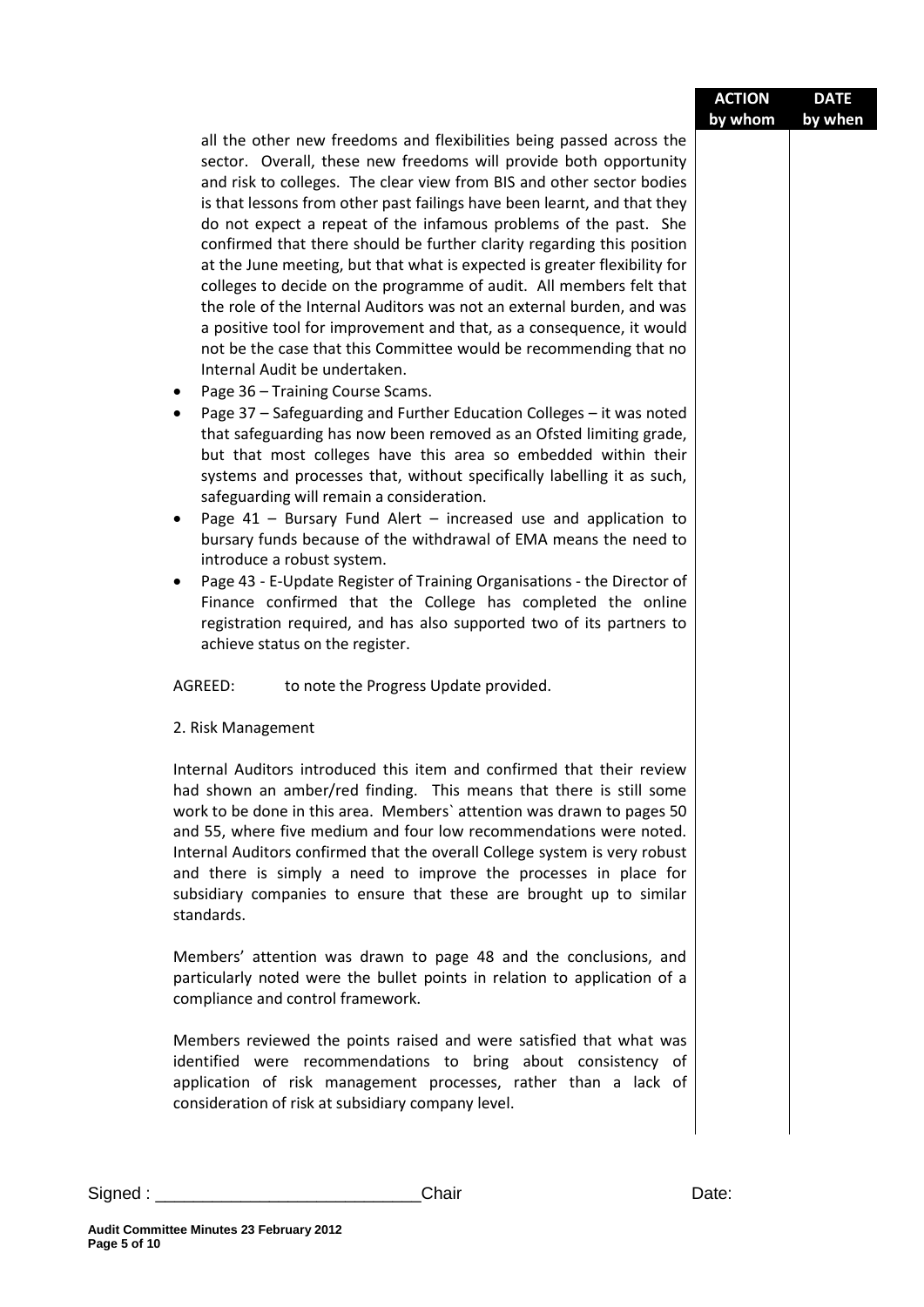|       |                              |                                                                                                                                                                                                                                                                                                                                                                                                                                                                                                                                                                                                                                                                                                                                                                                                                                                         | <b>ACTION</b><br>by whom | <b>DATE</b><br>by when |
|-------|------------------------------|---------------------------------------------------------------------------------------------------------------------------------------------------------------------------------------------------------------------------------------------------------------------------------------------------------------------------------------------------------------------------------------------------------------------------------------------------------------------------------------------------------------------------------------------------------------------------------------------------------------------------------------------------------------------------------------------------------------------------------------------------------------------------------------------------------------------------------------------------------|--------------------------|------------------------|
|       | AGREED:                      | to note the report provided.                                                                                                                                                                                                                                                                                                                                                                                                                                                                                                                                                                                                                                                                                                                                                                                                                            |                          |                        |
|       | 3. Corporate Governance      |                                                                                                                                                                                                                                                                                                                                                                                                                                                                                                                                                                                                                                                                                                                                                                                                                                                         |                          |                        |
|       |                              | Internal Auditors introduced this item and confirmed that the audit had<br>led to only two minor recommendations and one suggestion (as detailed<br>on page 67). Green assurance was provided which is a very positive<br>position. All acknowledged that this was a very positive report regarding<br>existing governance arrangements.                                                                                                                                                                                                                                                                                                                                                                                                                                                                                                                |                          |                        |
|       | AGREED:                      | to note the update provided.                                                                                                                                                                                                                                                                                                                                                                                                                                                                                                                                                                                                                                                                                                                                                                                                                            |                          |                        |
| 12.08 |                              | <b>COMPOSITE COLLEGE RECOMMENDATIONS REPORT</b>                                                                                                                                                                                                                                                                                                                                                                                                                                                                                                                                                                                                                                                                                                                                                                                                         |                          |                        |
|       | currently:                   | The Director of Finance introduced this item and confirmed that there are                                                                                                                                                                                                                                                                                                                                                                                                                                                                                                                                                                                                                                                                                                                                                                               |                          |                        |
|       | $\bullet$<br>$\bullet$       | Two recommendations to be implemented from 2009/10 Internal<br>Audit reports of which both are outstanding.<br>No further recommendations to be implemented from 2010/11<br>Internal Audit reports.                                                                                                                                                                                                                                                                                                                                                                                                                                                                                                                                                                                                                                                     |                          |                        |
|       | actions required, these are: | Members' attention was drawn to pages 75 and 76 which detail the                                                                                                                                                                                                                                                                                                                                                                                                                                                                                                                                                                                                                                                                                                                                                                                        |                          |                        |
|       |                              | a) the College should process all examinations and registrations with the<br>dedicated Examinations Team to ensure that accurate and complete<br>records of examinations are maintained,<br>b) the College should use the data contained within the register system<br>to complete individual teaching logs. Using such data would reduce<br>the administrative burden upon individual teachers and increase the<br>reliability of the teaching logs.                                                                                                                                                                                                                                                                                                                                                                                                   |                          |                        |
|       | piece of work to tackle.     | The Director of Finance explained that registers generally remain an issue<br>and this is linked to a cultural problem/perception that needs to be<br>addressed. He explained that the College has a very dynamic system in<br>place for timetabling and curriculum planning and that the current<br>register system is simply not as effective. He explained that the problem<br>is more fundamental than simply register accuracy and that the system<br>has limitations. The impact of this is that the College is not sufficiently<br>confident that the data on the systems is accurate enough to be able to<br>rely on it on in the way that it would hope and that there are still issues to<br>address. He confirmed that there was a hope that issues would be<br>addressed in time for the next academic year, but that this is a significant |                          |                        |
|       |                              | Members of the Committee agreed that the themes of registers,<br>attendance and recording seem to be repeated within identified areas of                                                                                                                                                                                                                                                                                                                                                                                                                                                                                                                                                                                                                                                                                                                |                          |                        |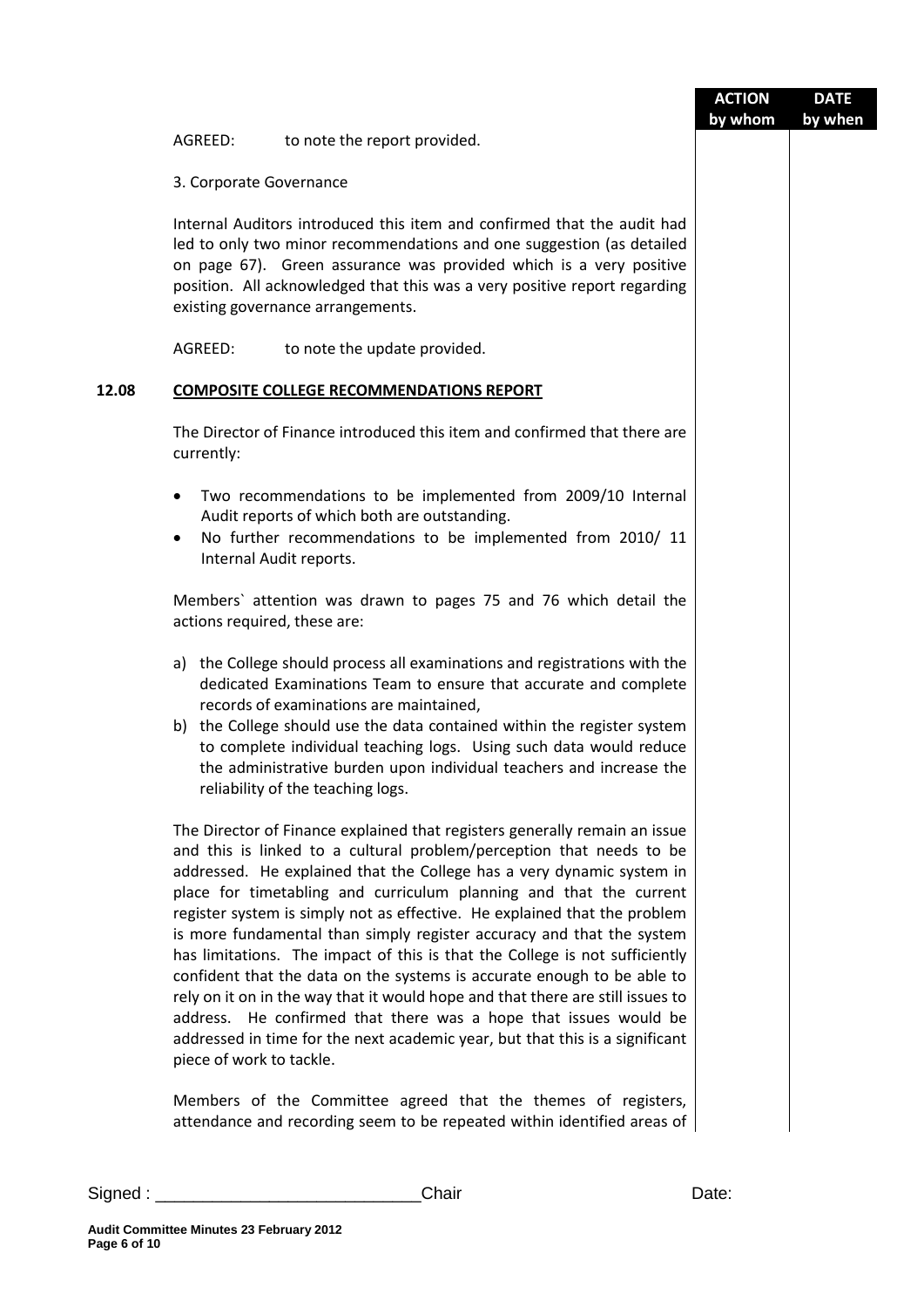|       |                                                                                                                                                                                                                                                                                                                                                                                                                                                                                                                                                                                                                                                                                                       | <b>ACTION</b><br>by whom | <b>DATE</b><br>by when  |
|-------|-------------------------------------------------------------------------------------------------------------------------------------------------------------------------------------------------------------------------------------------------------------------------------------------------------------------------------------------------------------------------------------------------------------------------------------------------------------------------------------------------------------------------------------------------------------------------------------------------------------------------------------------------------------------------------------------------------|--------------------------|-------------------------|
|       | concern and that as a consequence, it may be useful to have a regular<br>report to the Audit Committee on these issues. The Principal confirmed<br>that the use of electronic registers as a tool is being monitored and the<br>College does, in fact, have an action plan in place to bring about<br>improvements in this area. The Director of Finance acknowledged that<br>there was a lot of work to be done in this area, and that because of this, it<br>was appropriate to bring this as a regular report to the Audit Committee.<br>Members also suggested that it would be beneficial to request Internal<br>Auditors to look at register data systems in the next audit cycle<br>(2012/13). | Finance<br>Director      | Standing<br><b>Item</b> |
|       | Progress Against Internal Audit Recommendations                                                                                                                                                                                                                                                                                                                                                                                                                                                                                                                                                                                                                                                       |                          |                         |
|       | Members' attention was drawn to pages 80 and 81, which again provides<br>a summary of actions identified. Items 1 and 2 remains outstanding,<br>items 3 and 4 have been completed.                                                                                                                                                                                                                                                                                                                                                                                                                                                                                                                    |                          |                         |
|       | AGREED:<br>to note the update provided.                                                                                                                                                                                                                                                                                                                                                                                                                                                                                                                                                                                                                                                               |                          |                         |
| 12.09 | <b>RISK MANAGEMENT</b>                                                                                                                                                                                                                                                                                                                                                                                                                                                                                                                                                                                                                                                                                |                          |                         |
|       | <b>Register Update</b>                                                                                                                                                                                                                                                                                                                                                                                                                                                                                                                                                                                                                                                                                |                          |                         |
|       | The Director Communications, Marketing & Learner Engagement<br>introduced this item and confirmed that there have been very few<br>changes to the register since November 2011. She confirmed that the<br>College has now included the Internal Audit recommendation to cross<br>reference assurance evidence and this can be seen within the risk register<br>tables. One key item identified is the need to assess the College's<br>responsiveness to both national and local needs.                                                                                                                                                                                                                |                          |                         |
|       | Members were advised that the Executive Team met in February to<br>review the College's risk register and make appropriate changes. In the<br>majority of cases the Executive were satisfied that the level of assurance<br>from a variety of sources was adequate to satisfy both Senior<br>Management and the Governors of the adequacy of the risk control<br>framework, there were, however, three significant risks where assurances<br>would need to be sought:                                                                                                                                                                                                                                 |                          |                         |
|       | The External Environment<br>1.<br>2.<br>Reputation<br>3.<br>Data Ownership - it was noted that data ownership is an area<br>identified as a problem in a number of aspects and perhaps Internal<br>Auditors, whilst looking at registers, needed to widen their sphere<br>further.                                                                                                                                                                                                                                                                                                                                                                                                                    |                          |                         |
|       | In relation to reputation, the Committee was advised that as part of a<br>revised Communication Strategy, the College will consider the completion                                                                                                                                                                                                                                                                                                                                                                                                                                                                                                                                                    |                          |                         |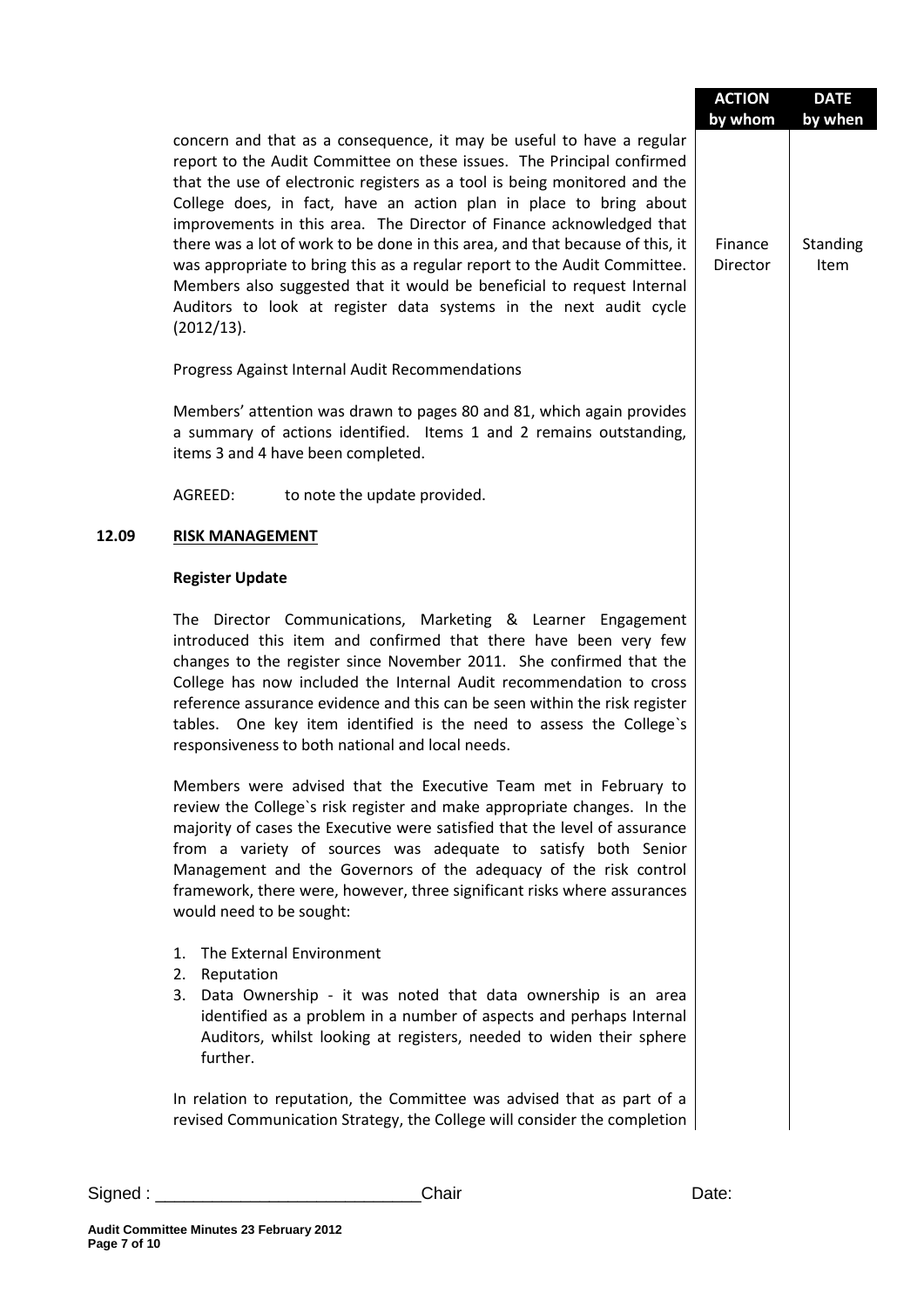|                                                                                                                                                                                                                                                                                                                                                                                                                                                                                                                                                                                                                                                                 | <b>ACTION</b>                      | <b>DATE</b>          |
|-----------------------------------------------------------------------------------------------------------------------------------------------------------------------------------------------------------------------------------------------------------------------------------------------------------------------------------------------------------------------------------------------------------------------------------------------------------------------------------------------------------------------------------------------------------------------------------------------------------------------------------------------------------------|------------------------------------|----------------------|
| of a Stakeholder Perception Audit. It was confirmed that the results of<br>this perception survey would be reported to this Committee and the<br>Board.                                                                                                                                                                                                                                                                                                                                                                                                                                                                                                         | by whom<br>Director<br><b>CMLE</b> | by when<br>Sept 2012 |
| AGREED:<br>to note the update provided.                                                                                                                                                                                                                                                                                                                                                                                                                                                                                                                                                                                                                         |                                    |                      |
| <b>Guide &amp; College Procedures</b>                                                                                                                                                                                                                                                                                                                                                                                                                                                                                                                                                                                                                           |                                    |                      |
| The Director for Communications, Marketing & Learner Engagement<br>drew members' attention to page 101, and confirmed that in November<br>2011, PKF prepared a guide to risk management in colleges which<br>highlights good practice. The College has undertaken a review of the<br>document and compared it with its own processes, so as to produce a<br>very proactive report on potential improvements to be introduced.                                                                                                                                                                                                                                   |                                    |                      |
| Members' attention was drawn to table 1, which provides a summary of<br>the recommendations and assessment of the College's own position<br>Members were asked to note the<br>against such recommendations.<br>following:                                                                                                                                                                                                                                                                                                                                                                                                                                       |                                    |                      |
| In the majority of cases the College meets and sometimes exceeds<br>recommendations.<br>There are three areas which may involve further work:<br>٠                                                                                                                                                                                                                                                                                                                                                                                                                                                                                                              |                                    |                      |
| i.<br>The inclusion of an assessment of our progress to achieving<br>our target, residual score identified within the significant risk<br>register as part of our annual risk report. This will be done in<br>the annual report.                                                                                                                                                                                                                                                                                                                                                                                                                                |                                    |                      |
| ii.<br>How we better inform all staff of their own responsibility of<br>risk management $-$ it was agreed that this was actually<br>completed as part and parcel of the College's own self<br>assessment process and that it was more an issue of general<br>awareness rather than a failure. It was made clear that there<br>was no benefit in adding an additional burden to staff's day<br>job when really risk assessment is completed as part and<br>parcel of the self-assessment process.                                                                                                                                                                |                                    |                      |
| iii.<br>Whether the College should require all teams to have an<br>operational risk register. It was felt that there was no need to<br>do this, as it would only add a layer of paperwork, which<br>would diminish from the robust management systems in<br>place. It was accepted that the only benefit could be a<br>process for feeding information up to the Senior Team but,<br>on balance, it was felt that the Senior Team were aware of<br>the risks within the organisation. It was agreed by all that risk<br>assessments within colleges are a mechanism for greater<br>decision making freedom and that this should be encouraged<br>at all levels. |                                    |                      |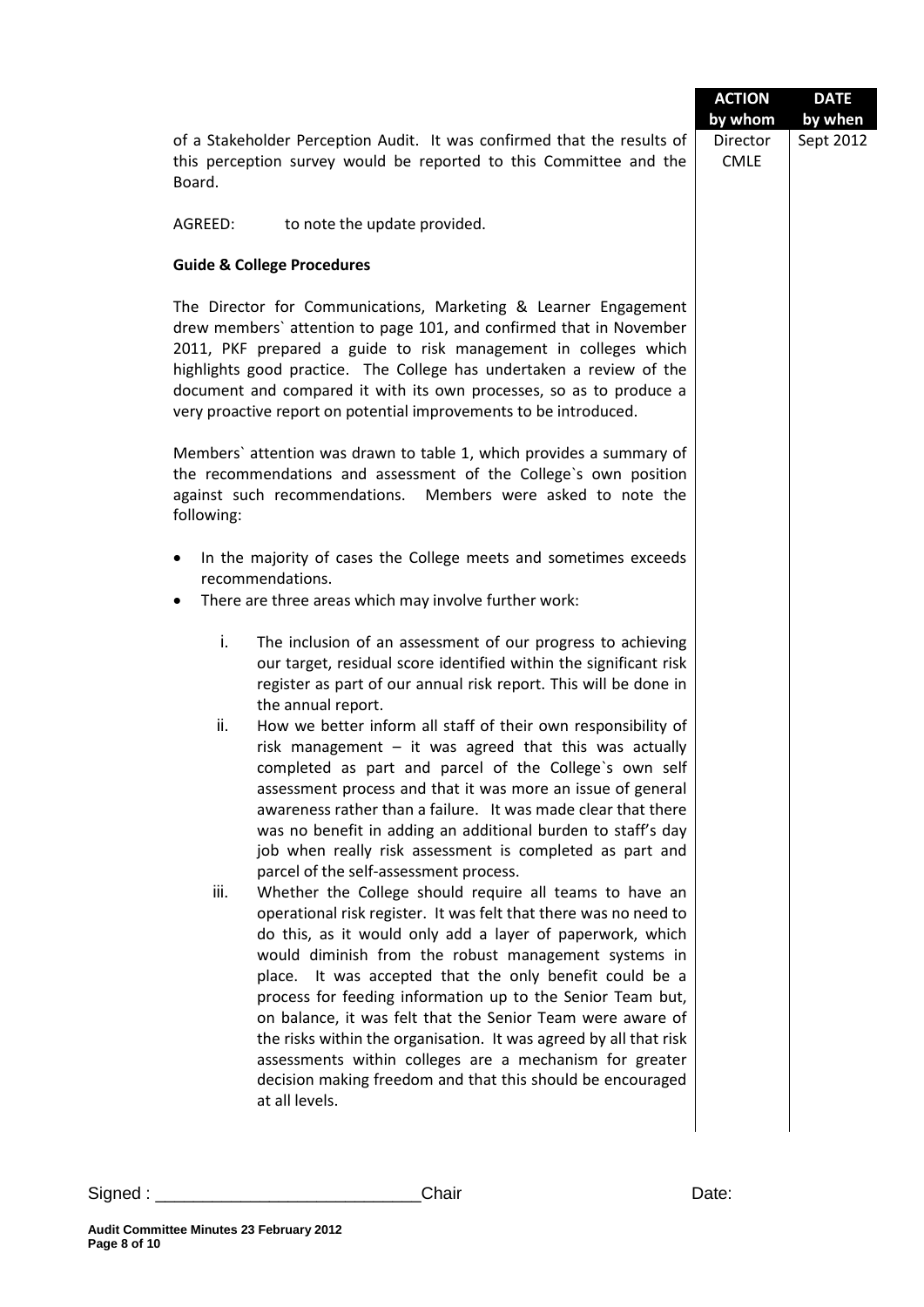| Members reviewed the risk mitigation/control strategies five-point scale<br>and were advised that these would be built into a review of the College's<br>risk appetite.<br>AGREED:<br>to note the update provided.<br>12.10<br><b>AOB</b><br>The Principal raised two matters of additional business. The first was in<br>relation to the consistency of the font, logo and style of presentation in<br>the papers. It was felt that there was a real lack of standardisation. It<br>was agreed that the Director of Communications, Marketing & Learner<br>Director<br><b>CMLE</b><br>Engagement would work with the Executive Team and PA's to bring about<br>consistency.<br>Additionally, Governors indicated that the documents were no longer<br>available electronically, the Director of Finance confirmed that he would<br>work with the PA Team to ensure that, despite the fact that the Board no<br>Dir Fin<br>longer wish to operate a paperless system, that documents were<br>available electronically for those who wanted to access them in that way<br>externally.<br>12.11<br><b>AUDIT SECTOR UPDATE</b><br>Internal and external auditors introduced this item and drew members'<br>attention to the following:<br>ONS decision is awaited.<br>$\bullet$<br>RSM Tenon has seen some negative media coverage recently. The<br>٠<br>share price has dropped because of internal changes within the<br>company. Members were provided with assurance that the issues<br>seen were as a result of organisational restructure and were not<br>related to any issues of competency regarding the company.<br>The next few years will see a challenging time for all colleges and those<br>colleges that succeed will be directly linked to those who can develop<br>coping strategies. Of particular interest are:<br>1)<br>Greater freedom, but greater responsibility and accountability.<br>Local accountability.<br>2)<br>Significant changes within the existing framework and not simply<br>3)<br>tinkering around the edges.<br>With partner activities there is likely to be much more<br>4)<br>intervention, with some expected high profile failures within the<br>sector.<br>Significant opportunities for the strong colleges.<br>5)<br>Strategic positioning as an organisation is critical.<br>6)<br>Cut costs and efficiencies.<br>7)<br>Maximising freedoms, but not putting the College at risk.<br>8) |  | <b>ACTION</b><br>by whom | <b>DATE</b><br>by when |
|---------------------------------------------------------------------------------------------------------------------------------------------------------------------------------------------------------------------------------------------------------------------------------------------------------------------------------------------------------------------------------------------------------------------------------------------------------------------------------------------------------------------------------------------------------------------------------------------------------------------------------------------------------------------------------------------------------------------------------------------------------------------------------------------------------------------------------------------------------------------------------------------------------------------------------------------------------------------------------------------------------------------------------------------------------------------------------------------------------------------------------------------------------------------------------------------------------------------------------------------------------------------------------------------------------------------------------------------------------------------------------------------------------------------------------------------------------------------------------------------------------------------------------------------------------------------------------------------------------------------------------------------------------------------------------------------------------------------------------------------------------------------------------------------------------------------------------------------------------------------------------------------------------------------------------------------------------------------------------------------------------------------------------------------------------------------------------------------------------------------------------------------------------------------------------------------------------------------------------------------------------------------------------------------------------------------------------------------------------------------------------------------------------------------------------------|--|--------------------------|------------------------|
|                                                                                                                                                                                                                                                                                                                                                                                                                                                                                                                                                                                                                                                                                                                                                                                                                                                                                                                                                                                                                                                                                                                                                                                                                                                                                                                                                                                                                                                                                                                                                                                                                                                                                                                                                                                                                                                                                                                                                                                                                                                                                                                                                                                                                                                                                                                                                                                                                                       |  |                          |                        |
|                                                                                                                                                                                                                                                                                                                                                                                                                                                                                                                                                                                                                                                                                                                                                                                                                                                                                                                                                                                                                                                                                                                                                                                                                                                                                                                                                                                                                                                                                                                                                                                                                                                                                                                                                                                                                                                                                                                                                                                                                                                                                                                                                                                                                                                                                                                                                                                                                                       |  |                          |                        |
|                                                                                                                                                                                                                                                                                                                                                                                                                                                                                                                                                                                                                                                                                                                                                                                                                                                                                                                                                                                                                                                                                                                                                                                                                                                                                                                                                                                                                                                                                                                                                                                                                                                                                                                                                                                                                                                                                                                                                                                                                                                                                                                                                                                                                                                                                                                                                                                                                                       |  |                          | February<br>2012       |
|                                                                                                                                                                                                                                                                                                                                                                                                                                                                                                                                                                                                                                                                                                                                                                                                                                                                                                                                                                                                                                                                                                                                                                                                                                                                                                                                                                                                                                                                                                                                                                                                                                                                                                                                                                                                                                                                                                                                                                                                                                                                                                                                                                                                                                                                                                                                                                                                                                       |  |                          | February<br>2012       |
|                                                                                                                                                                                                                                                                                                                                                                                                                                                                                                                                                                                                                                                                                                                                                                                                                                                                                                                                                                                                                                                                                                                                                                                                                                                                                                                                                                                                                                                                                                                                                                                                                                                                                                                                                                                                                                                                                                                                                                                                                                                                                                                                                                                                                                                                                                                                                                                                                                       |  |                          |                        |
|                                                                                                                                                                                                                                                                                                                                                                                                                                                                                                                                                                                                                                                                                                                                                                                                                                                                                                                                                                                                                                                                                                                                                                                                                                                                                                                                                                                                                                                                                                                                                                                                                                                                                                                                                                                                                                                                                                                                                                                                                                                                                                                                                                                                                                                                                                                                                                                                                                       |  |                          |                        |
|                                                                                                                                                                                                                                                                                                                                                                                                                                                                                                                                                                                                                                                                                                                                                                                                                                                                                                                                                                                                                                                                                                                                                                                                                                                                                                                                                                                                                                                                                                                                                                                                                                                                                                                                                                                                                                                                                                                                                                                                                                                                                                                                                                                                                                                                                                                                                                                                                                       |  |                          |                        |
|                                                                                                                                                                                                                                                                                                                                                                                                                                                                                                                                                                                                                                                                                                                                                                                                                                                                                                                                                                                                                                                                                                                                                                                                                                                                                                                                                                                                                                                                                                                                                                                                                                                                                                                                                                                                                                                                                                                                                                                                                                                                                                                                                                                                                                                                                                                                                                                                                                       |  |                          |                        |
|                                                                                                                                                                                                                                                                                                                                                                                                                                                                                                                                                                                                                                                                                                                                                                                                                                                                                                                                                                                                                                                                                                                                                                                                                                                                                                                                                                                                                                                                                                                                                                                                                                                                                                                                                                                                                                                                                                                                                                                                                                                                                                                                                                                                                                                                                                                                                                                                                                       |  |                          |                        |
|                                                                                                                                                                                                                                                                                                                                                                                                                                                                                                                                                                                                                                                                                                                                                                                                                                                                                                                                                                                                                                                                                                                                                                                                                                                                                                                                                                                                                                                                                                                                                                                                                                                                                                                                                                                                                                                                                                                                                                                                                                                                                                                                                                                                                                                                                                                                                                                                                                       |  |                          |                        |
|                                                                                                                                                                                                                                                                                                                                                                                                                                                                                                                                                                                                                                                                                                                                                                                                                                                                                                                                                                                                                                                                                                                                                                                                                                                                                                                                                                                                                                                                                                                                                                                                                                                                                                                                                                                                                                                                                                                                                                                                                                                                                                                                                                                                                                                                                                                                                                                                                                       |  |                          |                        |
|                                                                                                                                                                                                                                                                                                                                                                                                                                                                                                                                                                                                                                                                                                                                                                                                                                                                                                                                                                                                                                                                                                                                                                                                                                                                                                                                                                                                                                                                                                                                                                                                                                                                                                                                                                                                                                                                                                                                                                                                                                                                                                                                                                                                                                                                                                                                                                                                                                       |  |                          |                        |
|                                                                                                                                                                                                                                                                                                                                                                                                                                                                                                                                                                                                                                                                                                                                                                                                                                                                                                                                                                                                                                                                                                                                                                                                                                                                                                                                                                                                                                                                                                                                                                                                                                                                                                                                                                                                                                                                                                                                                                                                                                                                                                                                                                                                                                                                                                                                                                                                                                       |  |                          |                        |
|                                                                                                                                                                                                                                                                                                                                                                                                                                                                                                                                                                                                                                                                                                                                                                                                                                                                                                                                                                                                                                                                                                                                                                                                                                                                                                                                                                                                                                                                                                                                                                                                                                                                                                                                                                                                                                                                                                                                                                                                                                                                                                                                                                                                                                                                                                                                                                                                                                       |  |                          |                        |
|                                                                                                                                                                                                                                                                                                                                                                                                                                                                                                                                                                                                                                                                                                                                                                                                                                                                                                                                                                                                                                                                                                                                                                                                                                                                                                                                                                                                                                                                                                                                                                                                                                                                                                                                                                                                                                                                                                                                                                                                                                                                                                                                                                                                                                                                                                                                                                                                                                       |  |                          |                        |
|                                                                                                                                                                                                                                                                                                                                                                                                                                                                                                                                                                                                                                                                                                                                                                                                                                                                                                                                                                                                                                                                                                                                                                                                                                                                                                                                                                                                                                                                                                                                                                                                                                                                                                                                                                                                                                                                                                                                                                                                                                                                                                                                                                                                                                                                                                                                                                                                                                       |  |                          |                        |

Signed : \_\_\_\_\_\_\_\_\_\_\_\_\_\_\_\_\_\_\_\_\_\_\_\_\_\_\_\_Chair Date: